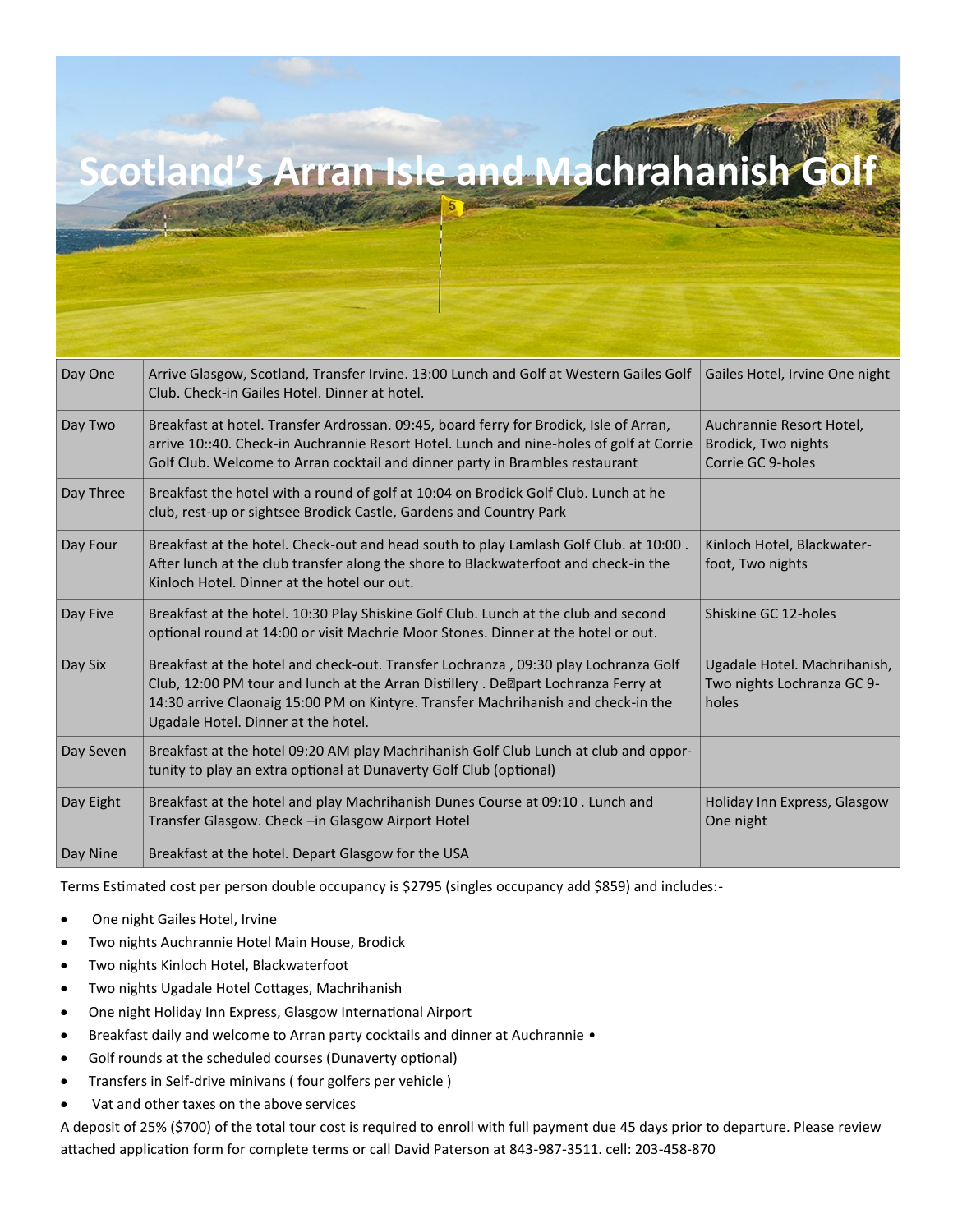







**The Isle of Arran** Everyone says it has a bit of everything: mountains, forests, beaches, glens. You can cycle round the island in a day, and there are beautiful golf courses if you like to take things a little more slowly. You can't miss Goat Fell as you approach on the ferry to Arran - it's the island's biggest mountain, and a popular walks, with spectacular views from the top. And if you a serious hiker, go for a scramble with one of the mountaineers from the Arran. Wildlife on Arran is abundant, so pack your binoculars to see seal colonies, otters, eagles, basking sharks, porpoises, and over 100 species of birds. There's plenty of history, too - head to Brodick Castle for a peak at the ancient seat of power, or Lochranza Castle, with its underground prison, 'the pit'. After that you might need a bit of sustenance - and Arran's got that covered, too, with local cheese, beer and whisky

**Auchrannie Resort Hotel** lies in its own wooded grounds and close to Brodick center. The original old-stone, country-houseoffers an original character with gardens awash with flowers, ponds and benches. The newer Spa Resort is modern, smart and comfortable, with large, light bedrooms and public spaces. The revamped woodland lodges are the most luxurious. The work of local Arran artists adorns walls throughout the hotel. Bedrooms in the Hotel are traditional colors and some offer bath tubs for two, super-king-sized beds and expresso machines. Spa bedrooms are more stylish. If you love mountains request views of Goat Fell. Nearby Brodick offers shops and restaurants. Well known Arran Beauty Products lies just a mile away at Home Farm and close by is the acclaimed Arran Cheese Shop. Look for a taste the global award-winning Arran Blue.

**The Kinloch Hotel** is located in the village of Blackwaterfoot on Drumadoon Bay the site Arran's largest Iron Age fort, and the King's Cave said to have given refuge to King Robert the Bruce, where he was inspired by the spider's endeavors to spin a web. The twelve-hole scenic Shiskine Golf Club, one of only two in Europe, sits across the street, You will want to play a second twelve holes or head down the coast to play nine on the Machrie Links. Feel at home in one of Kinloch's 37 airconditioned guestrooms. Complimentary wireless Internet access and satellite TV programming is available for your entertainment. Private bathrooms have complimentary toiletries and hair dryers. Other conveniences include phones, as well as desks and coffee/tea makers. Recreation offers an indoor pool and a sauna. Best of all is Kinloch's location. Take a walk after dinner to watch a memorable sunset.

**The Ugadale Hotel,** Once the pinnacle of luxury accommodation in the west of Scotland, is now restored to its former glory and serves as the centerpiece of The Village at Machrihanish Dunes. In its heyday, The Ugadale Hotel regularly welcomed captains of industry and their families, who came to Machrihanish for summer holidays. The hotel has twenty-two stunning guest rooms and suites and pamper guests in casual elegance combined with modern amenities. You will wake in the morning to views of the sparkling Atlantic and the Hebridean islands of Islay and Jura out your window, enjoy a hearty Scottish breakfast, and make your way to the first tee or enjoying a soothing spa treatment. When it's time to kick back, The Kintyre Restaurant and Bar offers a warm and inviting pub environment in a private club setting for a wee nip before bed.